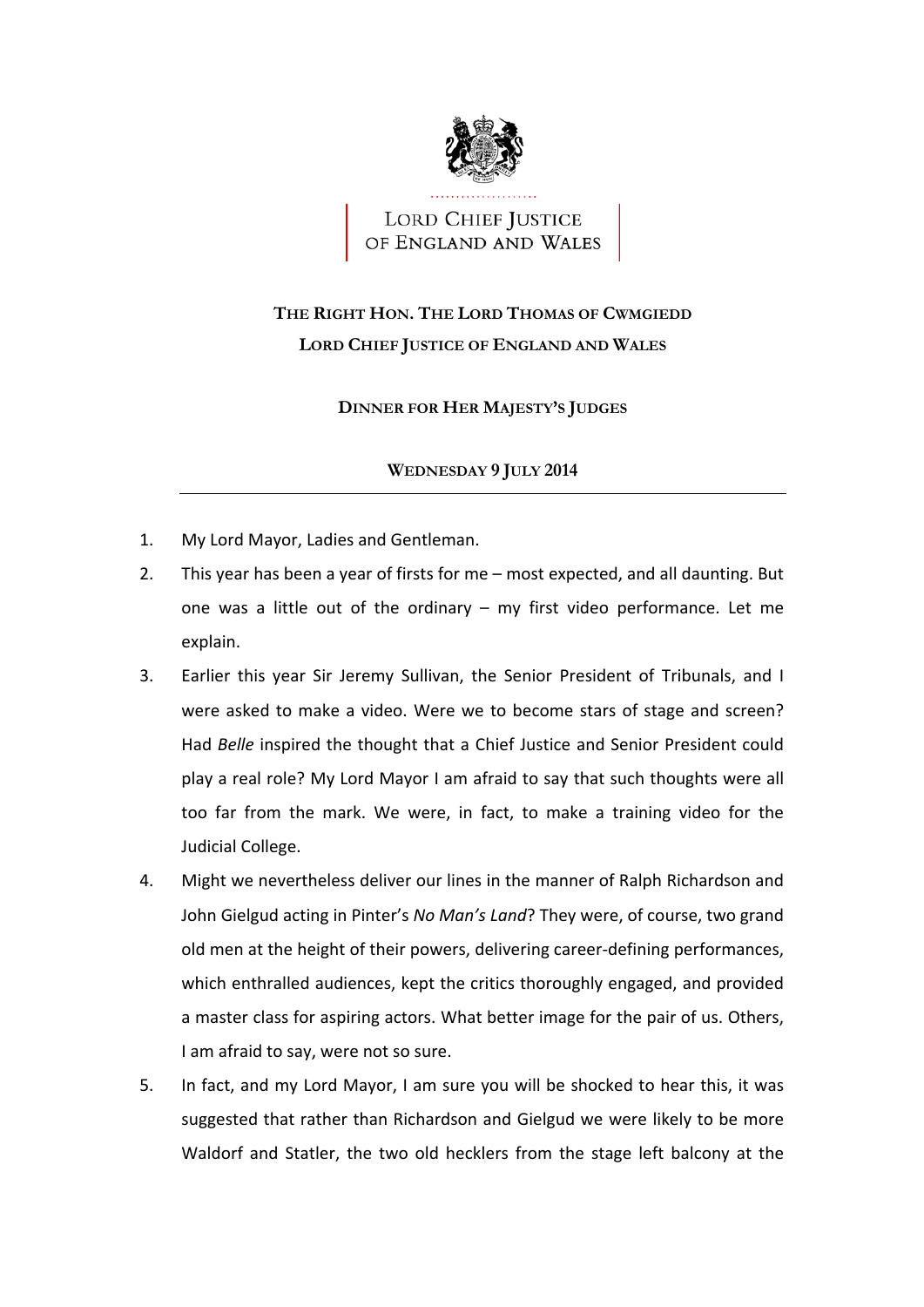Muppet Show: the pair who spent more of their time enjoying their own witticisms than the show itself. I suppose there are worse things we could have been compared to. (That's not an invitation.)

- 6. The video we were asked to make is an important aspect of how the judiciary has – and is continuing to – change. It is one aspect of the work which the Judicial College carries out to ensure that anyone who sits as a judge in the courts or tribunals has the necessary skills – the judge‐craft – to carry out the proper administration of justice.
- 7. Equally, it is an important part of opening up entry to the judiciary to those from non-traditional backgrounds; to those who have not, as was historically the case, spent their time in court arguing cases. The development of such skills training for judges is part and parcel of encouraging into the judiciary solicitors, CILEx lawyers, government lawyers and other employed lawyers, and promoting judicial diversity.
- 8. This is important, both to maintain public confidence in the judiciary, and also to ensure that the most able judges are appointed. The wider the pool, the greater the competition and the better the appointments made. We must ensure that we do all we can to maintain the quality within that pool, to attract the best and brightest from it, and to support and train judges throughout their careers. We are making progress; it is not be as fast as many would wish, but more of that in a moment.
- 9. Improving judicial training and increasing diversity are important for another reason. One of the historic strengths, and one of the great attractions of our justice system, has been the confidence which has been reposed in our judicial system – its reputation for independence and impartiality and the worldwide reputation for excellence that our judges have secured. I think we sometimes do not make it sufficiently clear that through developing the law and vindicating rights, whether they are private or public, our judicial system provides the sure framework through which our society, its commerce, its industry can flourish, our freedoms protected, and the rule of law upheld.
- 10. In England and Wales we tend to take matters for granted. We tend not to talk about our achievements. Some say that is because we naturally tend to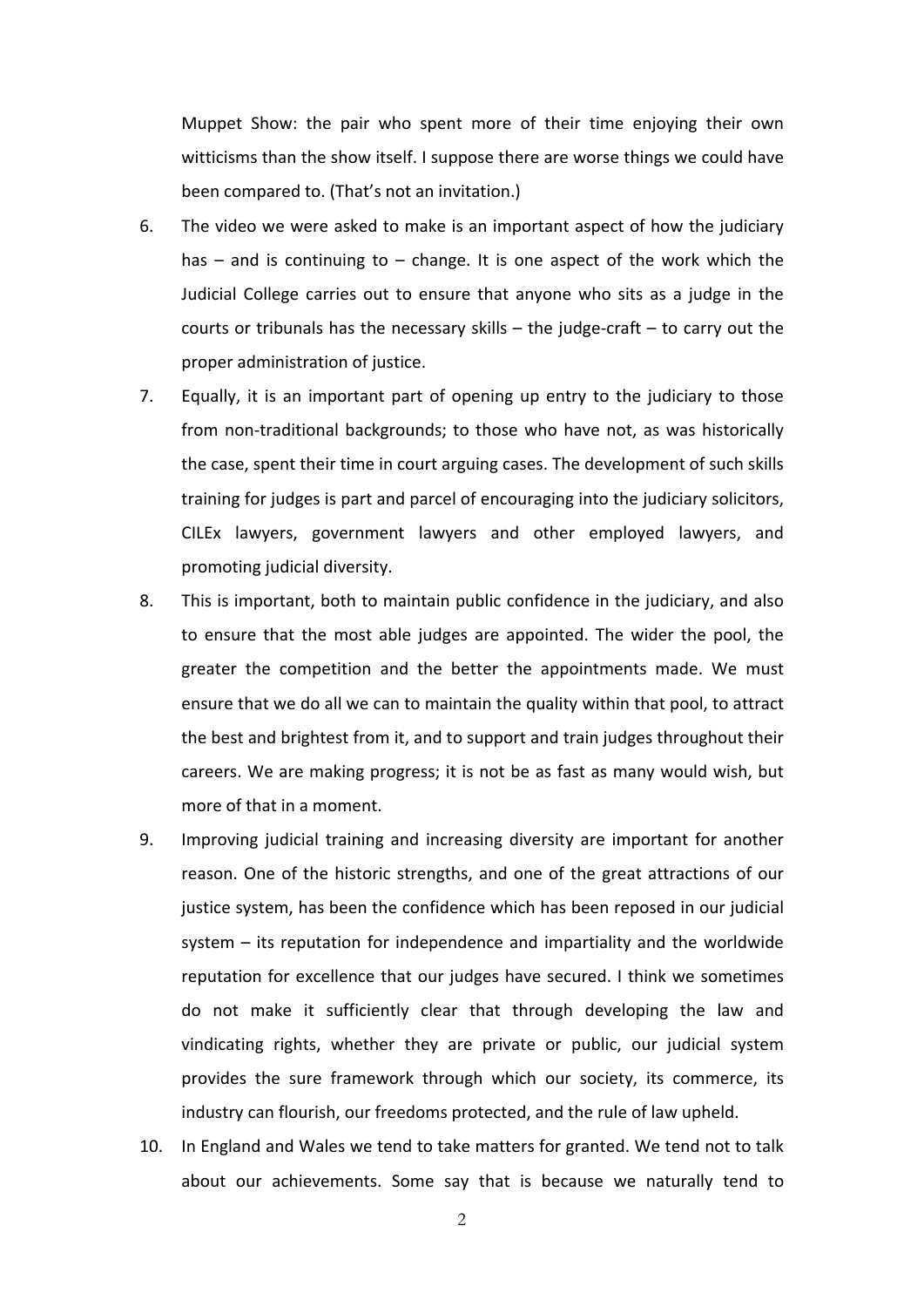modesty. Others suggest that we take the same approach as a certain French aristocrat whose nobility, it was said, was always to be known but never mentioned. My Lord Mayor, I hope you won't mind, if I suggest we set aside such an approach. We should no longer be reticent. We – the Judiciary, the Government, Parliament and the City of London – have a powerful case to make. We should do so whenever we properly can, as we live in a world where we face competition, including competition for resources in our own nation.

- 11. May I say a word more about our achievements? First, let me return to the Judicial College. Its transformation from the Judicial Studies Board, as training was a word that dared not speak its name, to the Judicial College has been remarkable. It is now recognised as one of the leading judicial training institutes in the world. It is playing an increasingly important role in spearheading the training of judges in other countries. In many different ways, it is helping to strengthen the foundations of the rule of law together with economic prosperity. Its training has recently been acknowledged as the best in Europe. The Directors of Training, the staff, all its Chairmen and in particular Lord Justice Maurice Kay and Lady Justice Hallett deserve our warmest thanks for their work.
- 12. Our courts and tribunals judiciary, whether they are presiding over procedural applications, civil or criminal trials, tribunal hearings or appeals, are truly excellent. However, we sometimes forget that at the heart of our system and what distinguishes it from most others are first, the excellence of our trial judges, and secondly, our ability to deploy them to the right case. When comparisons are drawn, it is the ability of our system to provide our High Court trial judges with many years of experience of the issues to be determined that trumps the others. No continental system nor any based on such systems can do this. Nor do other systems have the confidence in those leading the trial courts to allow them to allocate judges to cases, as we do here.
- 13. We cannot, however, be complacent. For example, there is much that is happening in the international financial markets on which the prosperity of the City and our nation depends. We must be sure that we are providing at the Rolls Building what the markets require by way of fast, efficient and economical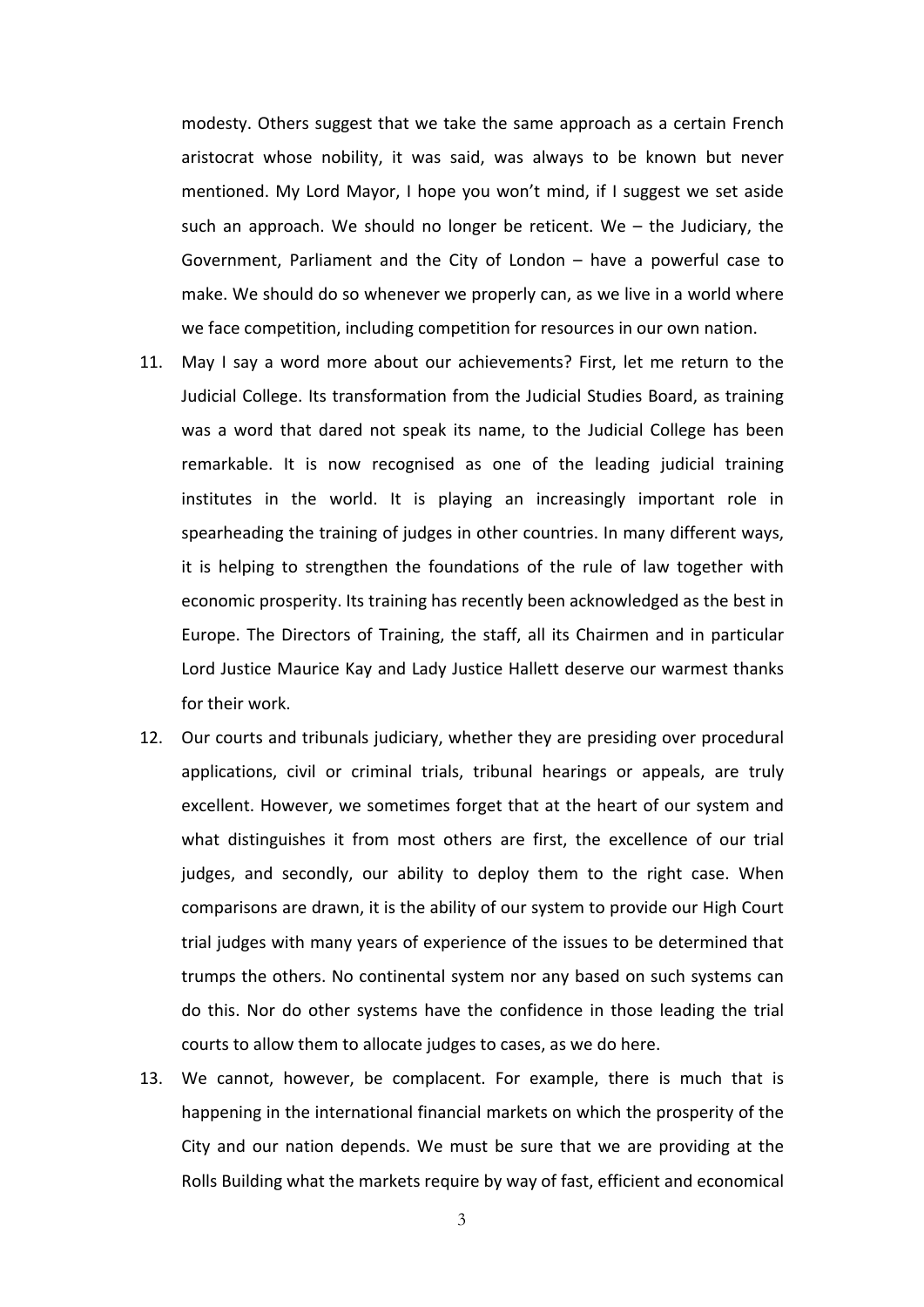dispute resolution. We will be looking closely through joint work between the Chancery Division and the Commercial Court of the Queen's Bench Division at what more we can do to meet the needs of court users in financial cases, seeking views from the institutions, the markets and the professions.

- 14. Our determination not to be complacent is demonstrated by much else that is being done across the entire system – some well-known, such as the reforms to the Family Court and the review of the Criminal Courts, but much else that is being quietly planned or undertaken. Some might observe that there is perhaps too much change. You may be surprised to hear that occasionally I share that view, particularly when contemplating the very considerable challenges that face us in wisely and prudently spending funds made available by HM Treasury for proper investment in courts and tribunals. Securing that investment, as I have said before, is a remarkable achievement. I am very grateful to you, my Lord Chancellor, for your considerable work to that end.
- 15. But important though infrastructure and procedural and other reforms are (as of course are funds necessary to implement these), it is the maintenance of the gold standard of our judiciary, in particular the trial judges of our High Court, that is critical. Our endeavour must be to reinforce that standard as we increase the diversity of which I have spoken. It will not be easy, given the very considerable attractions of the private sector. I spoke here a little earlier in the year and sought the help of the City; I would like to thank now the City's lawyers for joining with the judiciary, the JAC and the Ministry of Justice in that endeavour. I hope that by the time in the not too distant future you, my Lord Mayor, become Master of the City of London Solicitors Company, we will have made real progress on this important joint endeavour.
- 16. By these means, I think that what is excellent in our system of justice now will not just continue to be in the future, but will be even better. And as such the benefit that brings – and will continue to bring – to the economy and through securing justice and the rule of law cannot but be enhanced. It is, for all these reasons, time for us all to step down from the stage left balcony and to make the case as persuasively as Gielgud and Richardson played their parts in Pinter's play.